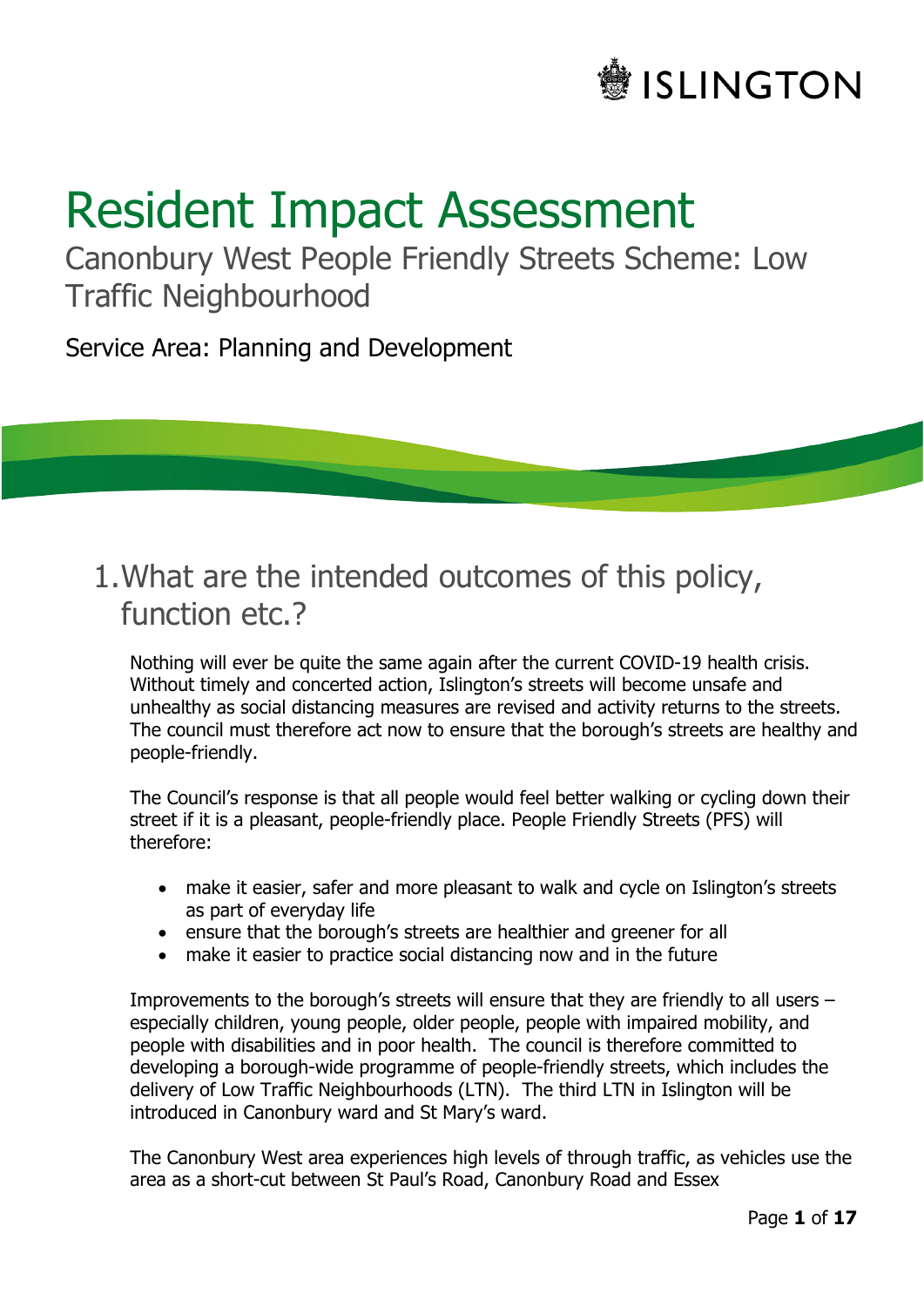Road. The Canonbury West LTN will be the third to be delivered in the PFS Programme. It will be introduced under an Experimental Traffic Order (ETO) which will be implemented from Monday 5 October 2020.

The Canonbury West proposals include the suspension of a width restriction which will allow deliveries to be made on Grange Grove, Canonbury Place, Canonbury Park North, Canonbury Park South, Alwyne Square, Alwyne Place, Alwyne Road and Willow Bridge Road; allowing through traffic to be reduced on Canonbury Square, Canonbury Place and Alwyne Villas.

Local people know their own neighbourhoods best. The first stage of public early engagement with the council's PFS programme began on 29 May 2020 using the Commonplace online platform to gather local insight into road issues across the council. The LTN schemes, including at Canonbury West, will be implemented on a trial basis (under the (ETO) which will be implemented from Monday 5 October 2020), and will be reviewed in light of monitoring and feedback from local people, including a full public consultation approximately a year after the implementation of the trial.

The implementation of a borough-wide programme of PFS will support the council's objective of achieving net zero carbon emissions in Islington by 2030. It will also contribute to the delivery of a Fairer Islington by: making it easier and safer for people to travel on foot, by bicycle and public transport; supporting people to live healthier lives; supporting local shops, markets and businesses; and enabling residents to remain socially active and connected to their community.

This RIA relates to the implementation of the Canonbury West LTN in the Canonbury and St Mary's Wards.

2. Islington Residents Profile

The Canonbury West LTN is located within the following wards: Canonbury and St Mary's.

|                | London<br>Total:<br>8,173,941 | Islington<br>Total:<br>206,125 | Canonbury<br>Ward<br>Total:<br>12,072 | St Mary's<br>Ward<br>Total:<br>11,553 |
|----------------|-------------------------------|--------------------------------|---------------------------------------|---------------------------------------|
| Gender: Female | 51%                           | 51%                            | 54%                                   | 51%                                   |
| Gender: Male   | 49%                           | 49%                            | 46%                                   | 49%                                   |

Who is going to be impacted by this change i.e. residents / service users / tenants?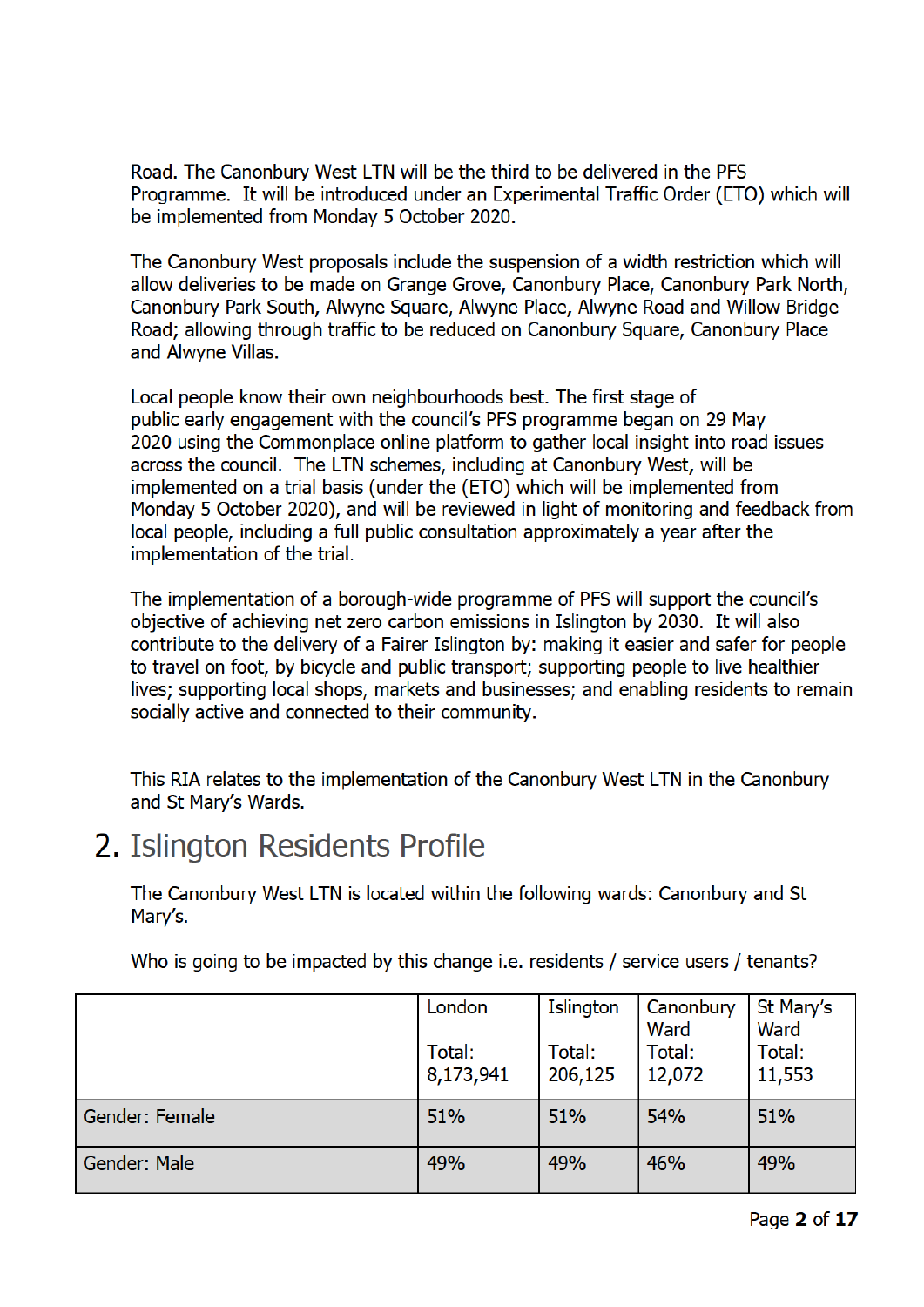| Age: Under 16                   | 20%   | 16% | 17% | 14% |
|---------------------------------|-------|-----|-----|-----|
| Age: 16-24                      | 12%   | 14% | 11% | 12% |
| Age: 25-44                      | 36%   | 42% | 43% | 46% |
| Age: 45-64                      | 21%   | 19% | 19% | 19% |
| Age: $65+$                      | 11%   | 9%  | 10% | 9%  |
| <b>Disabled</b>                 | 14%   | 16% | 17% | 15% |
| Non-disabled                    | 86%   | 84% | 83% | 85% |
| Ethnic group: BME               | 40%   | 32% | 28% | 25% |
| Ethnic group: White             | 60%   | 68% | 72% | 75% |
| Religion or belief: Christian   | 48.5% | 40% | 43% | 40% |
| Religion or belief: Muslim      | 12%   | 9%  | 8%  | 6%  |
| Religion or belief: Other       | 10%   | 4%  | 3%  | 4%  |
| Religion or belief: No religion | 21%   | 30% | 30% | 33% |
| Religion not stated             | 8.5%  | 17% | 16% | 17% |

Source: 2011 Census data available at: https://www.nomisweb.co.uk/

#### Profile analysis

There are more people who identify themselves as having a disability in Islington than the London average. The larger percentage of Islington people who have a disability is particularly significant for this RIA and is referred to in the assessment of equalities impacts.

The project area covers sections of the Canonbury and St Mary's wards. 2019 Socioeconomic data indicates that Canonbury Ward (29.3) has a higher Indices of Multiple Deprivation (IMD) average score than the Islington average of 27.5. St Mary's ward has a lower average score of 25.1 Canonbury and St Mary's are ranked as the 8th and 13<sup>th</sup> most deprived wards in Islington of the 16 wards<sup>1</sup>.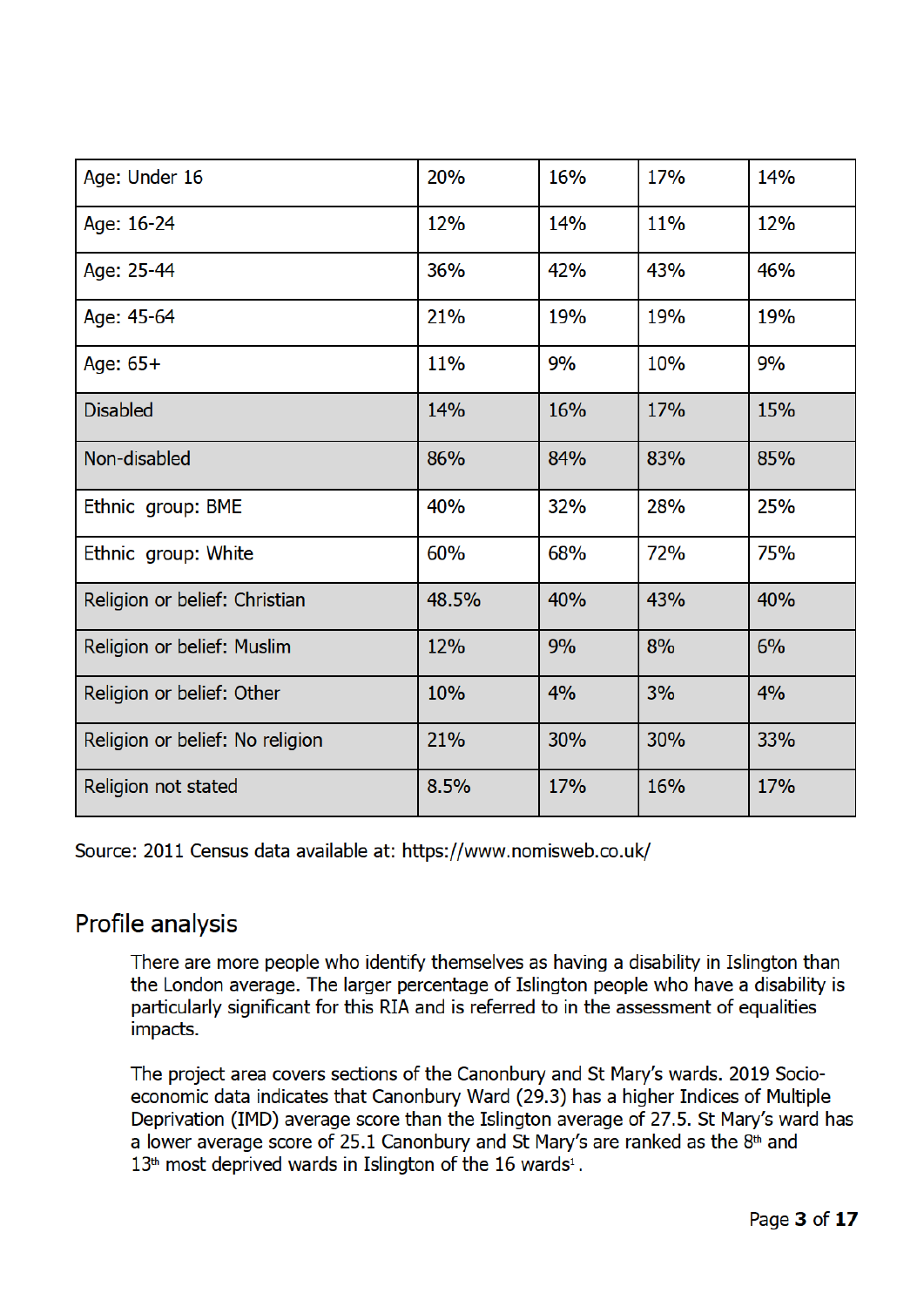There is also a slightly higher than average number of disabled residents in Islington (16%) compared to the London average (14%). In Canonbury and St Mary's the average number of disabled residents is 17% and 15% respectively.

There is a lower than average percentage of BMEs in both the Canonbury and St Mary's wards, with the Islington average 32%, while Canonbury and St Mary's are 28% and 25% respectively.

Whilst private cars, taxis, and private hire vehicles can be an important means of transport for disabled people, the main means of transport used by disabled Londoners at least once a week are walking (78%), bus (55%), car as passenger (44%) and car as driver (24%).

# 3.Equality impacts of Canonbury West Low Traffic Neighbourhood

#### **Overview**

The implementation of the Canonbury West LTN would deliver positive impacts overall in terms of supporting public health, improved air quality, and accommodating and enabling active travel. Canonbury West LTN has the potential to contribute to creating a Fairer Islington by: supporting local shops and businesses; making it easier and safer for people to travel on foot, by bicycle and public transport; supporting people to live healthier lives; and enabling residents to remain socially active and connected to their community.

The main beneficiaries of the measures introduced will be people walking, cycling or using mobility scooters or cycles adapted for disabilities by removing through-traffic from the scheme area and reducing road danger.

The council has a responsibility to its residents to ensure that the Equality Act is upheld in all its work and projects.

This assessment considers both positive and negative impacts of the proposals whereby in some instances a balanced view is taken between positive and negative impacts, in particular where the impacts are considered to have both a positive and negative impact on one group with protected characteristics, especially where there is variation between the requirements of different individuals within an equalities group. For example, while some disabled people may rely on cars for mobility there are also many disabled people who use other modes and therefore for most groups the impacts will be a mix of positive and negative depending on the particular mode of travel generally used.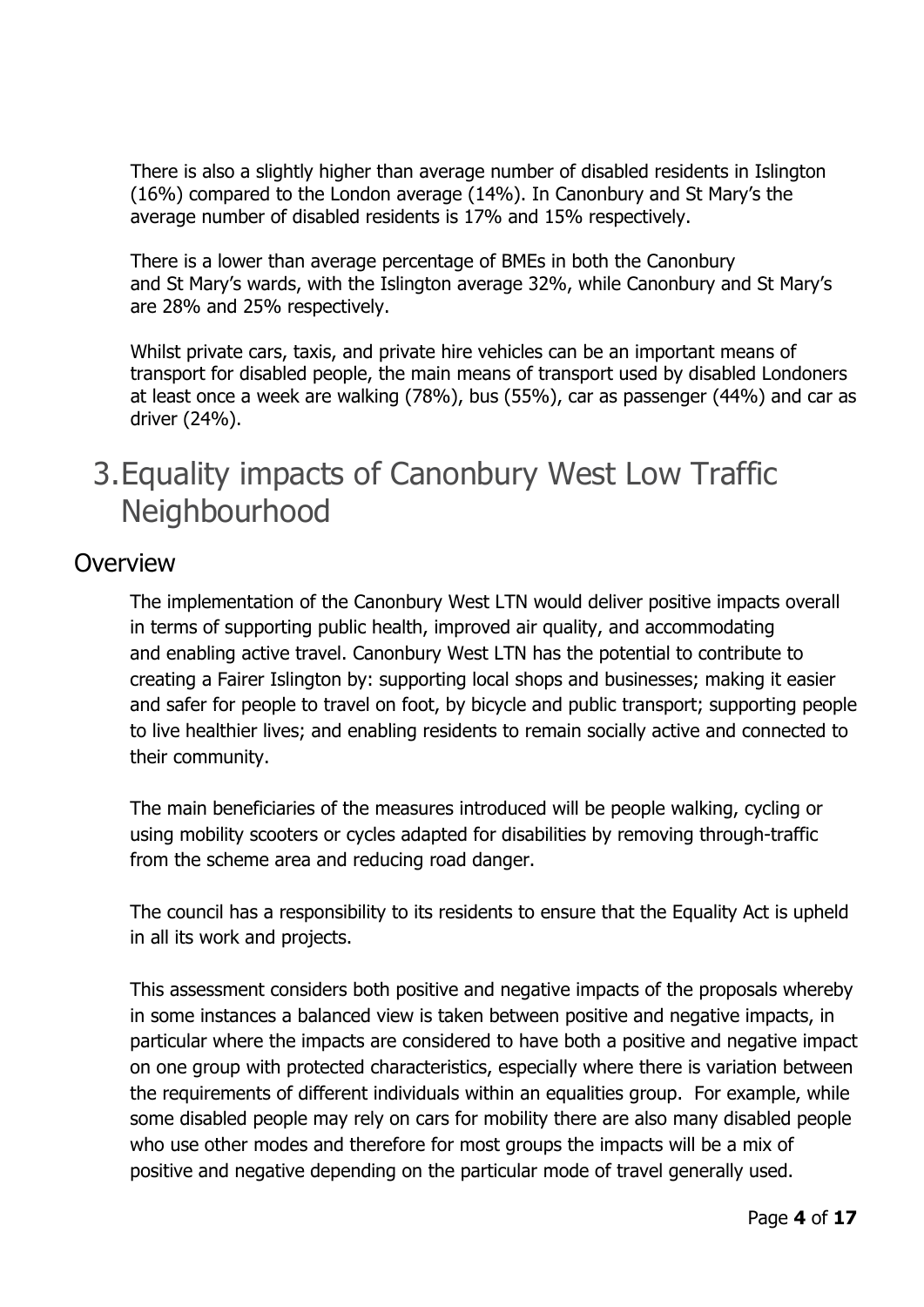## This RIA

This RIA identifies general positive and negative impacts for equalities groups and details the specific positive and negative impacts of the Canonbury West Low Traffic Neighbourhood.

During the lockdown, public transport trips have significantly fallen across London due a reduction in the demand for travel and the need to maintain social distancing which severely restricts public transport capacity. As the lockdown eases incrementally social distancing rules are likely to remain for some time. More people could be drawn to driving resulting in increased congestion on roads, increased pollution and conflicts with pedestrians and people using cycles.

Islington has one of the lowest proportions of car ownership per household in the country, with 69% of households having no access to a car2. TfL has analysed that two thirds of car journeys in London can be walked or cycled3 - this proportion is likely to be even greater in an inner London borough like Islington. This has two implications: that a majority of people in Islington rely on walking and cycling for their daily trips rather than driving, and that many existing car journeys could be shifted to walking and cycling, with public health and air quality benefits for all Islington residents.

Given the reasons above, more space needs to be allocated to active travel modes. These modes make a significant contribution to reducing road traffic congestion and improving health. They are also an affordable way of getting around.

#### a. Generally positive impacts

Successful implementation of the Canonbury West LTN should deliver the creation of streets that welcome people from all walks of life and represent a fairer balance of different modes of travel.

The Canonbury West LTN will reduce road danger and improve accessibility, which should provide benefits to all residents with protected characteristics. The measures should also reduce the negative impacts of traffic, improving air quality, reducing injuries from road traffic collisions and community severance.

The design of the scheme has been developed with the aim to improve Canonbury West streets as aligned with the healthy streets indicators: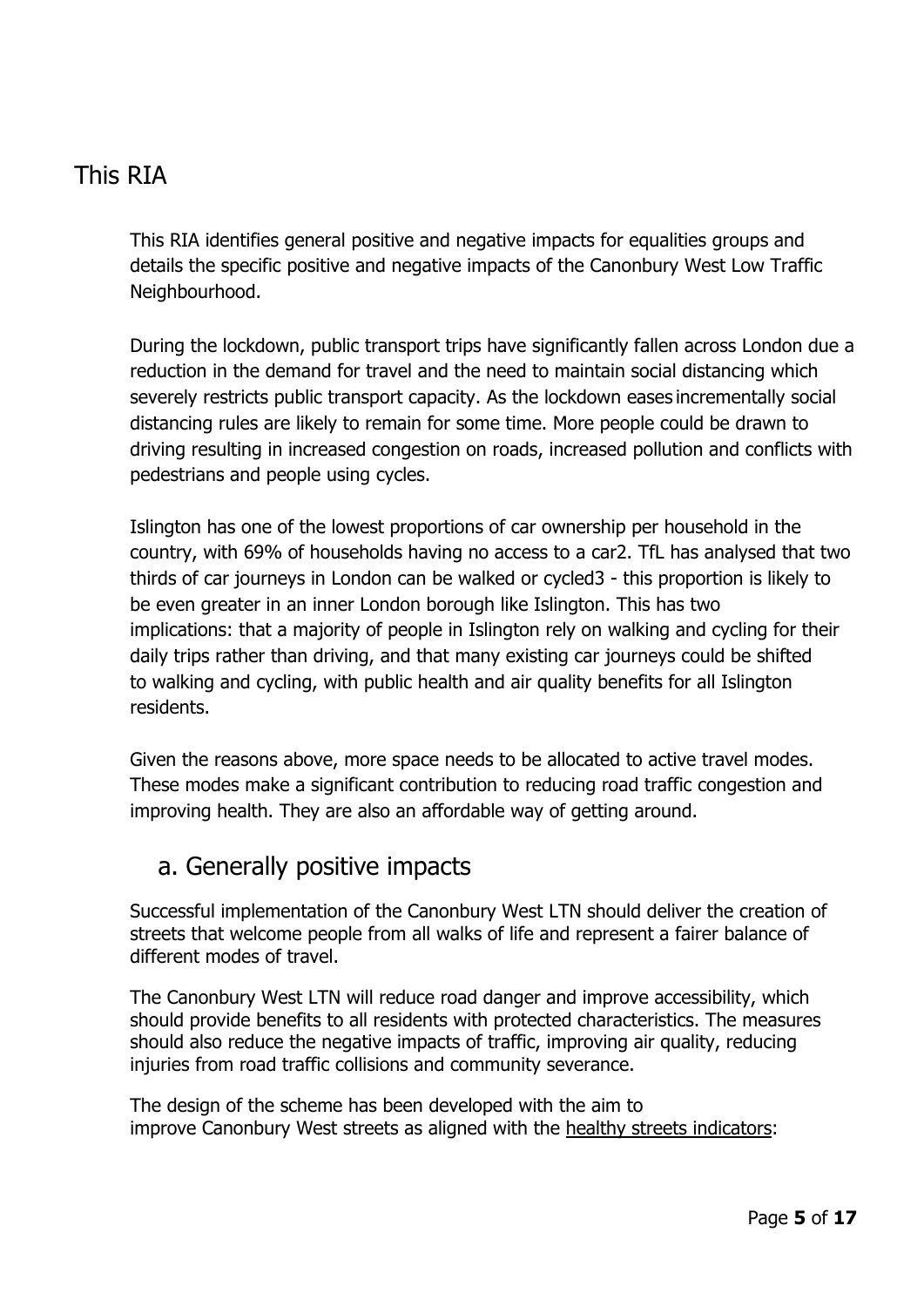- Pedestrians from all walks of life: As a result of this scheme all types of pedestrians will benefit from an increased level of road safety as a result of the reduction in vehicles traveling through Canonbury West
- Easy to cross: as a result of this scheme there will be considerably less traffic on many roads in Canonbury West. This will mean that there are more opportunities to cross informally and formal crossings will be safer for pedestrians.
- Not too noisy: the reduction in traffic on main roads will also lead to a reduction in noise pollution
- People choose to walk and cycle: it is anticipated that as a result of the reduction in vehicle traffic on the roads of Islington it will empower people with protected characteristics to cycle as a big obstacle to cycling for many people is fear of traffic.
- Clean air: cars and other motor vehicles are a major source of air pollution the reduction of traffic on Canonbury West roads is anticipated to lower the air pollution in Canonbury West which is a largely residential area.
- People feel safe: motor vehicles are a source of danger to pedestrians and cyclists traveling on the roads. The reduction in motor vehicles is expected to make people feel safer when walking and cycling thereby empowering people to do so.

Below these generally positive impacts are made specific in how they could materialise for people with protected characteristic.

## b. Specific positive impacts

#### Protected Characteristic: Age

Canonbury West LTN area is a densely populated and built-up area with a scarcity of open spaces.

An increase in walking and cycling benefits children in terms of reducing childhood obesity.

The Fair Futures Commission found that some of the barriers to children and young people travelling independently revolved around concerns for personal safety. Reduced road danger will facilitate independent travel for children and young people, which is crucial to healthy child development.

Older people, who have higher instance of disabling conditions such as mobility impairment, deafness or blindness will benefit from reduced traffic and road danger because of the lower volumes of cars traveling through the area. In addition, older people are also more likely to live with dementia and will benefit from reduced noise pollution.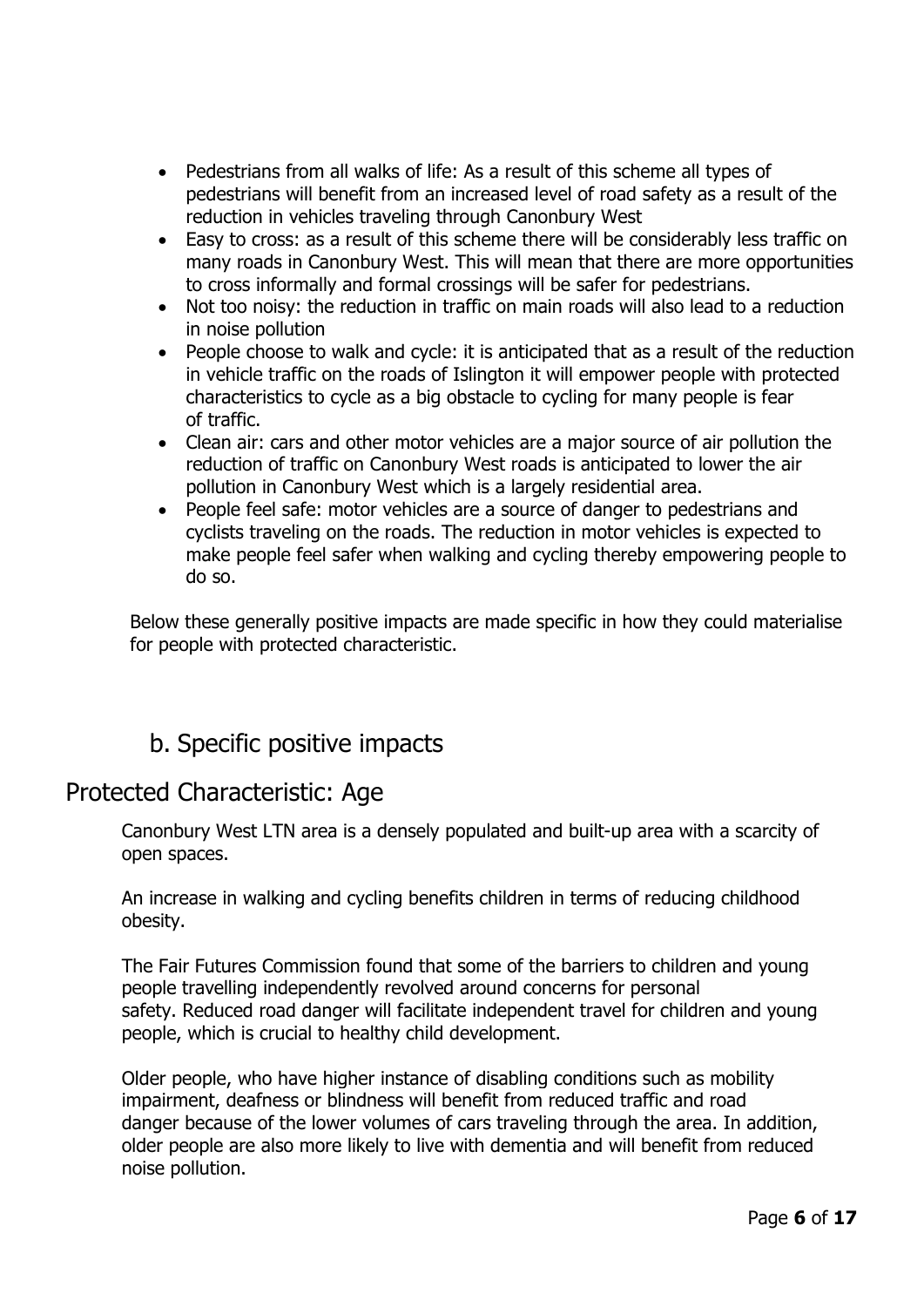The Canonbury West LTN will create improved conditions for cycling, particularly benefitting those older or younger residents with less balance who may want to choose adapted cycles away from traffic.

Air pollution from cars has a significant impact on younger people who are closer to the car exhaust level and who have lungs that are still developing, a growing body of research demonstrates that this impact can result in significant health complications later in life impacting on their life expectancy and quality of life.

Older and younger people will benefit from safer crossings in particular because they can take longer to cross the road than the average aged person.

#### Protected Characteristic: Disability

Compared to the London and Islington average, a higher proportion of people in Canonbury West identify themselves as being disabled, and in St Mary's the figure is slightly lower than the Islington average at 15%.

Pedestrian enhancements could be of particular benefit to people with a disability in terms navigating an urban environment, including but not limited to those using walking aids, wheelchair or mobility scooters.

In residential areas, those with cognitive disabilities could benefit from reduced levels of noise pollution, supported by the neighbourhood walking and cycling improvements and the removal of through-traffic.

Research has shown that one of the main reasons that disabled people do not cycle more is due to inaccessible infrastructure, even though 75% of disabled cyclists report that they find cycling easier than walking. The proposals in Canonbury West will greatly improve conditions for disabled cyclists by reducing road danger without the need for further traffic calming measures.

In this way, providing better conditions for cycling can empower more disabled people to cycle, particularly those with less balance who may want to choose adapted cycles away from traffic. All modal filters in Canonbury West have been designed in a way that is inclusive and accessible to larger cycles such as tricycles and cargo cycles in line with the London Cycling Design Standards.

#### Protected Characteristic: Gender reassignment

No specific impacts identified.

#### Protected Characteristic: Pregnancy and maternity

Reduced volumes of traffic and speeds will create a less stressful environment, supporting a healthy pregnancy.

Parents and carers with prams will benefit from a better walking environment and reduced traffic flows when crossing roads, especially in the vicinity of schools.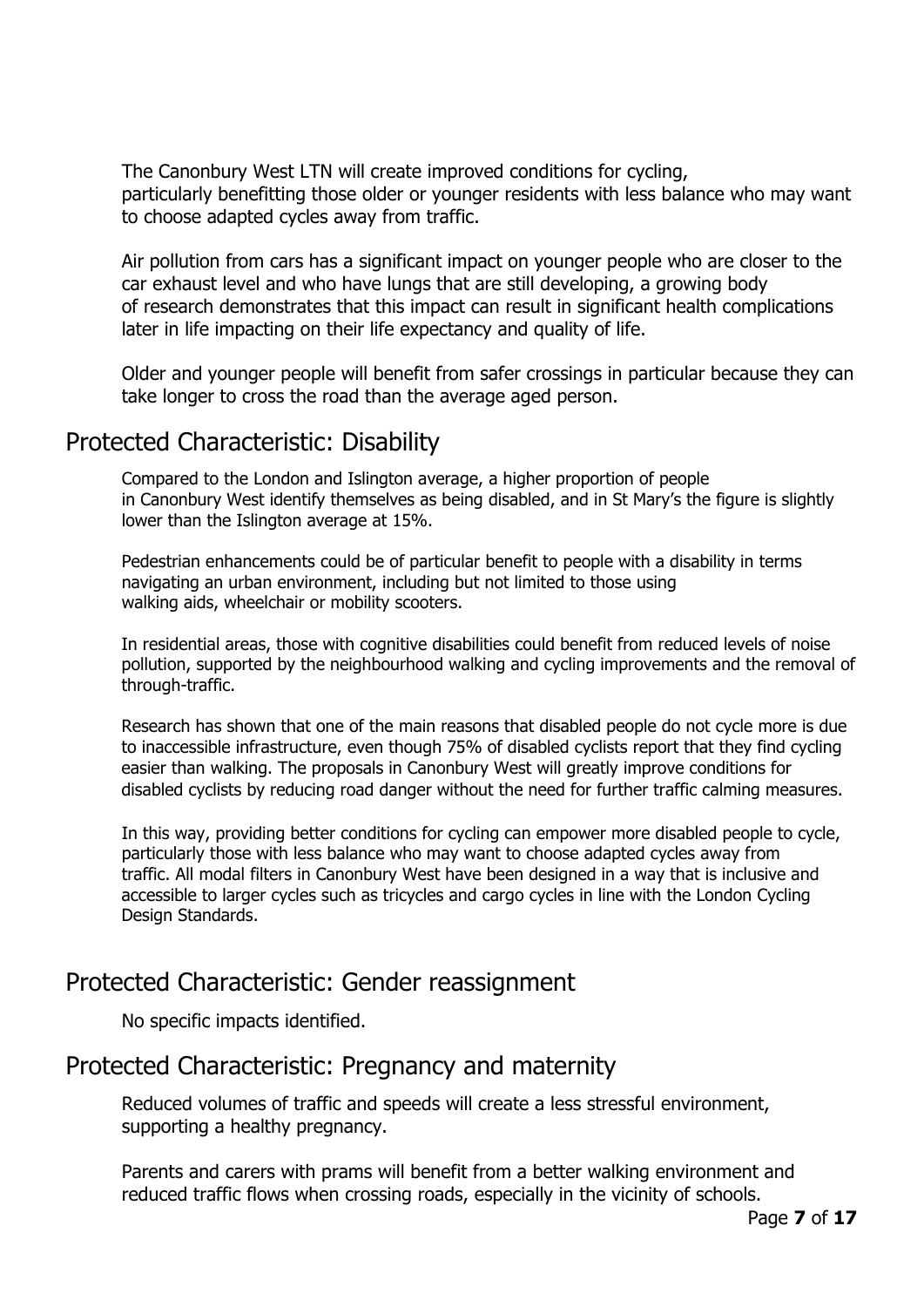Parents who use bicycles or cargo cycles for family mobility will benefit from traffic filtering. The road closures will be designed in a way that is permeable and accessible to larger cycles. It is also anticipated that increased safety for cyclists will empower parents to use cargo bikes who don't currently.

The modal filters will create informal play space for children specifically around closure locations where there will be very low traffic following implementation.

#### Protected Characteristic: Race

Developing research has concluded that Black, Asian and Ethnic Minority people are twice as likely to die of coronavirus in the UK than white British people making them specifically more vulnerable since the pandemic. As prescribed by Central Government guidance creating safe cycle routes provides an alternative means of travel to public transport as the country emerges from the health emergency.

The Canonbury West proposals will create opportunities for safe social distancing.

The Canonbury West measures will decrease the traffic on roads within Canonbury West which will reduce road danger and thereby empower more cycling among BAME people who are underrepresented among people who cycle for transport and for exercise.

#### Protected Characteristic: Religion or belief

No specific impacts identified.

#### Protected Characteristic: Sex

Women - who are more likely than men to be moving through public space with baby prams, and expectant mothers and mothers with young children - may also benefit from improved walking and cycling conditions and reduced traffic levels.

In London, women are less represented than men in cycling, and lack of cycle infrastructure disproportionally impacts women, attributable in part to a more risk averse attitude to mixing with traffic. Reduced traffic and new cycle infrastructure will therefore benefit and empower more women to cycle.

#### Protected Characteristic: Sexual orientation

No specific impacts identified.

#### Protected Characteristic: Socio-economic status

Car ownership is generally correlated to household income in London. Therefore, less affluent household are less likely to own a car – and be reliant on walking, cycling and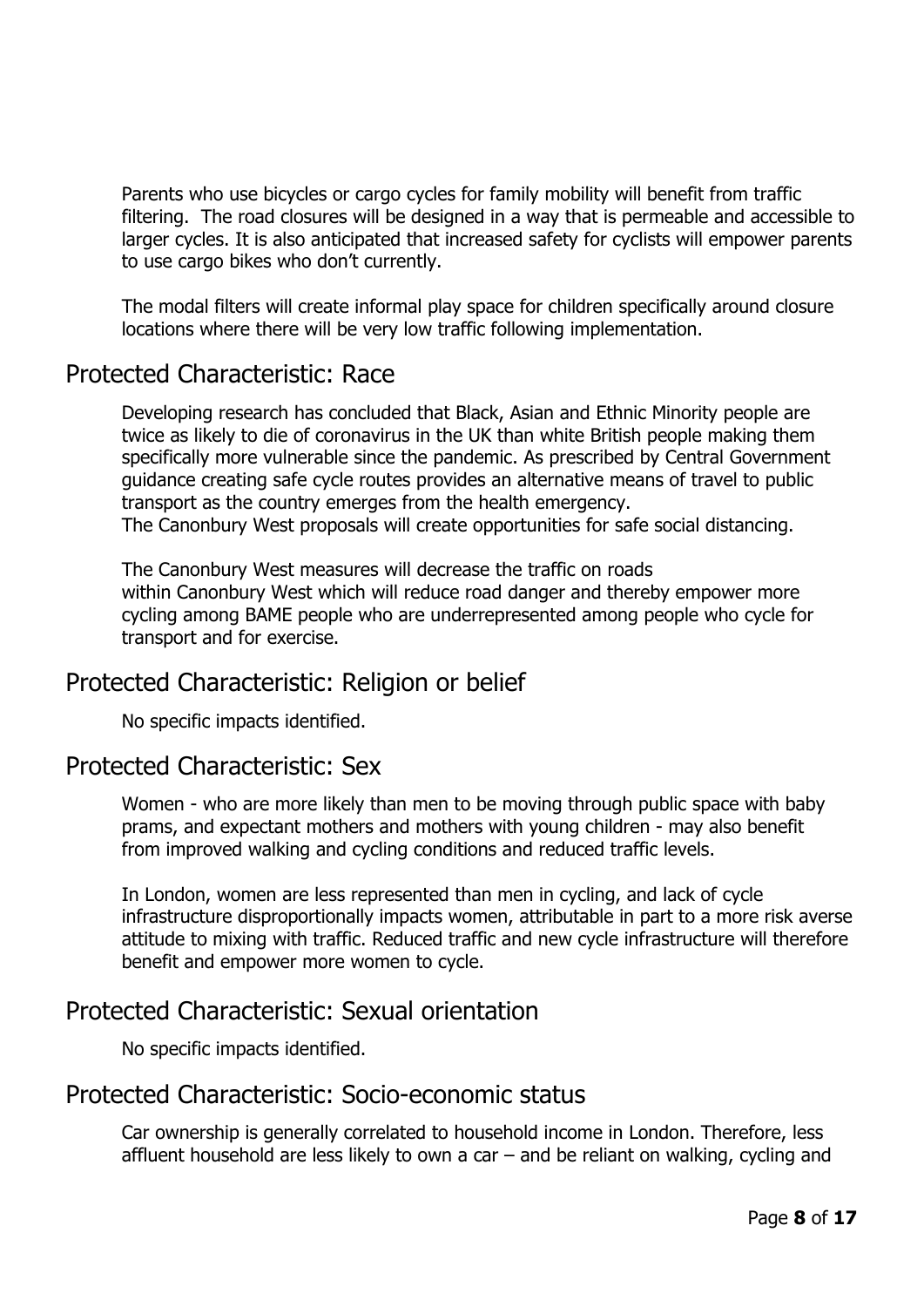public transport. The Canonbury West LTN is therefore expected to benefit non car owners in particular.

The greater connectivity via new cycle and walking routes should support social distancing whilst providing better healthy access to employment.

#### c. Potentially general negative impacts

As has been outlined above the Canonbury West LTN measures will have many positive benefits for residents and businesses in the Canonbury West area and specifically for those with protected characteristics as has been broken down above. It is the purpose of this resident impact assessment to also examine any negative impacts on residents, particularly those with protected characteristics to ensure that a robust mitigation plan is in place and so that these negative impacts can be taken into account in decision making on the implementation of the scheme.

Two key negative impacts of the Canonbury West LTN have been identified and considered below:

## C1: Impact on those who rely on car usage

The purpose of the Canonbury West LTN measures is to create a safer environment to enable walking and cycling for people from all walks of life. However, this must be balanced with facilitating the travel requirements for vulnerable residents including those with disabilities and mobility impairments who may rely on cars to travel.

Following the implementation of the Canonbury West LTN scheme the whole area will be fully accessible to all vehicles traveling into the area. Whether driven by residents, businesses, visitors or deliveries from any direction none of the measures being introduced will stop people from driving to and from the area. However, some routes may need to be changed by driving to and from the nearest main road rather than across local streets.

Vehicle access is maintained to every street and address therefore the changes will not limit the ability of those who rely on cars to travel. However, the changes may result in increased inconvenience for motorists and could result in longer journey times with an increased cost if private vehicle hire or taxis are relied on.

It should be acknowledged that longer routes are more likely to inconvenience some older or disabled residents more than others and these specific impacts on those groups is broken out below.

C2: The impact of residents who may reside on the main roads surrounding the Canonbury West area (St Paul's Road, Canonbury Road and Essex Road)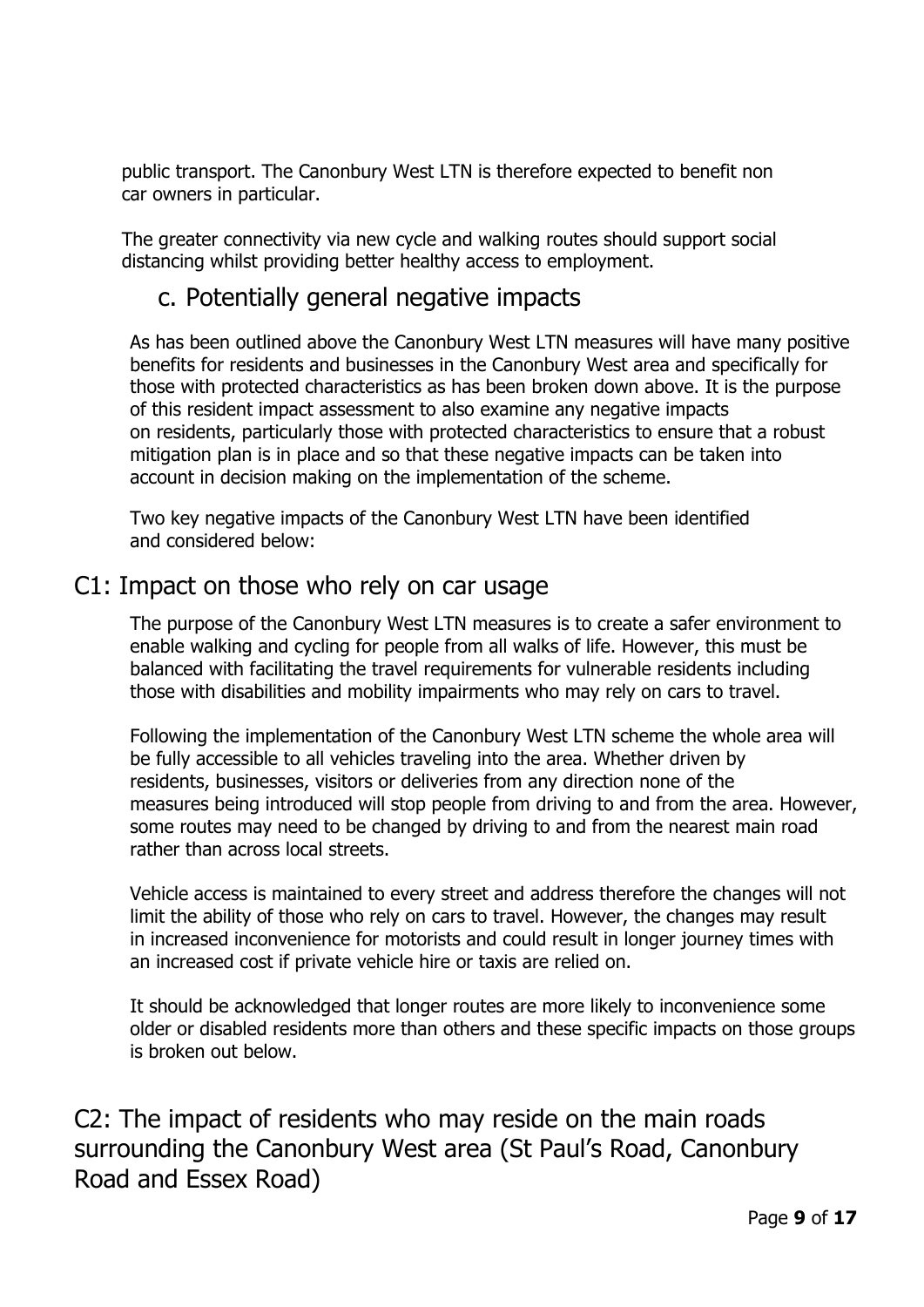By design the Canonbury West LTN will restrict through routes in the area which will encourage non-local journeys to take place on the main road network surrounding the LTN area. In this case those roads are St Paul's Road, Canonbury Road and Essex Road. Over two-thirds of car journeys in Islington could be walked or cycled  $-$  a shift which can become a reality when walking and cycling conditions are much improved. Although it is expected with the proposed measures that many local trips will be made by walking, cycling and scooting, rather by car, the measures could nevertheless displace traffic onto main roads, which could increase congestion, which would affect bus journey times as well as affecting air quality and community severance.

Increases in congestion, community severance and worse air quality would impact residents living on the main road network or near junctions. Increased bus journey times would have a greater impact on certain groups with protected characteristics who are more likely to use bus services, and on those who would have the most difficulty dealing with the impacts of a reduced service.

A monitoring strategy has been put in place to understand whether displacement takes place onto Islington's main roads. It is anticipated that immediately following the scheme there will be some displacement while people get used to new road layouts and identify alternative routes. If displacement has arisen as an issue, then this will trigger some of the reactive mitigation measures outlined in section 4.

In the below section these two impacts are broken down into how it may impact different groups with protect characteristics along with other potential impacts.

## d. Specific negative impacts

Some specific impacts have been identified for protected characteristic groups (corresponding to the above general impacts)

#### Protected Characteristic: Age

C1: Although access to all addresses is maintained as part of the scheme, older people may rely on private cars, private vehicles for hire, or taxis more for their local trips and so may be inconvenienced by longer journeys. Longer journeys may also involve higher costs.

Other: Older and young people could be disproportionately disadvantaged by the increase in cycling and increased risk of conflict between pedestrians and cyclists if cycle infrastructure is not designed properly.

#### Protected Characteristic: Disability

C1: Although access to all addresses is maintained as part of the scheme, disabled residents or visitors may rely on private cars, private vehicles for hire, or taxis more for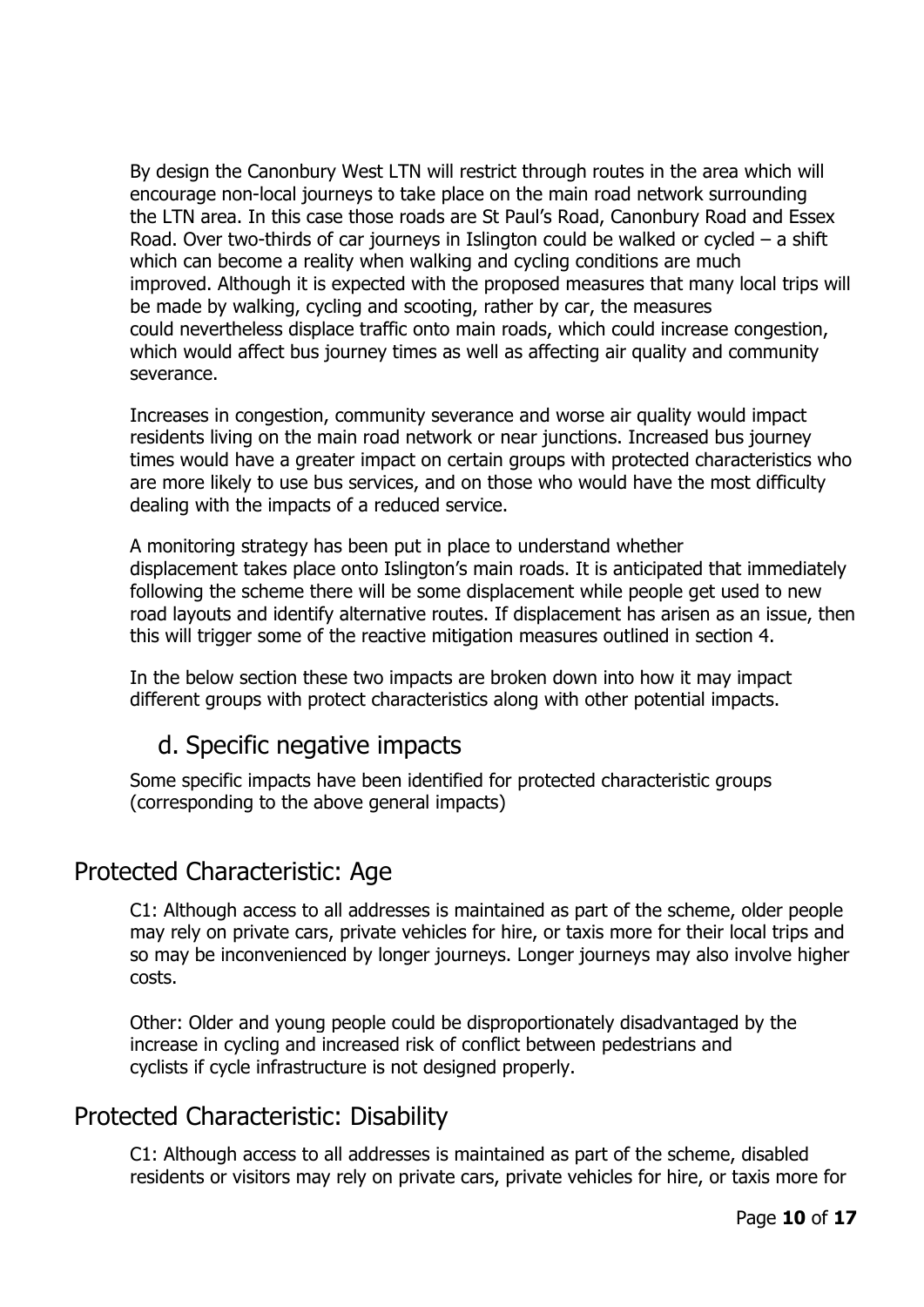their local trips and so may be inconvenienced by longer journeys. Longer journeys may also involve higher costs. As referenced in the resident profile section data indicates that private cars are just one means of travel for disabled residents and therefore should be considered on balance with the benefits.

The design of this scheme has considered that because access to every address is maintained, exempting blue badges, taxi's or cars for hire holders from the camera enforced closures and the resulting increase in convenience does not outweigh the many benefits to all people from a decrease in through traffic in the area. So, for the purposes of the Experimental Traffic Order, parking control notice tickets will apply to any vehicle going through the traffic filters, though as outlined below in actions this can be reviewed following statutory consultation in September 2021.

The London Taxicard Scheme offers subsidised travel in licenced taxis and private hire vehicles to London residents with serious mobility impairments or who are severely sight impaired which will offset some of the increase in costs resulting from slightly longer routes as a result of the Canonbury West scheme.

C2: An increase in traffic on the main road could lead to bus delays which would disproportionately impact disabled residents who rely on the bus journeys for mobility.

Other: Disabled people could be disproportionately disadvantaged by the increase in cycling and increased risk of conflict between pedestrians and cyclists if cycle infrastructure is not designed properly.

Disabled people could also be disproportionately disadvantaged by the introduction of new street furniture and infrastructure (such as signage) which may affect their accessibility if infrastructure is not suitably positioned.

#### Protected Characteristic: Gender re-assignment

No specific impacts identified

.

#### Protected Characteristic: Pregnancy and maternity

C1: Although access to or very close to all addresses is maintained as part of the scheme, pregnant women and those with young children may rely on private cars, private vehicles for hire, or taxis more for their local trips and so may be inconvenienced by longer journeys.

Other: Pregnant women or parents/carers with young children could be disproportionately disadvantaged by the increase in cycling if the risk of conflict between pedestrians and cyclists if new cycle infrastructure is not designed properly.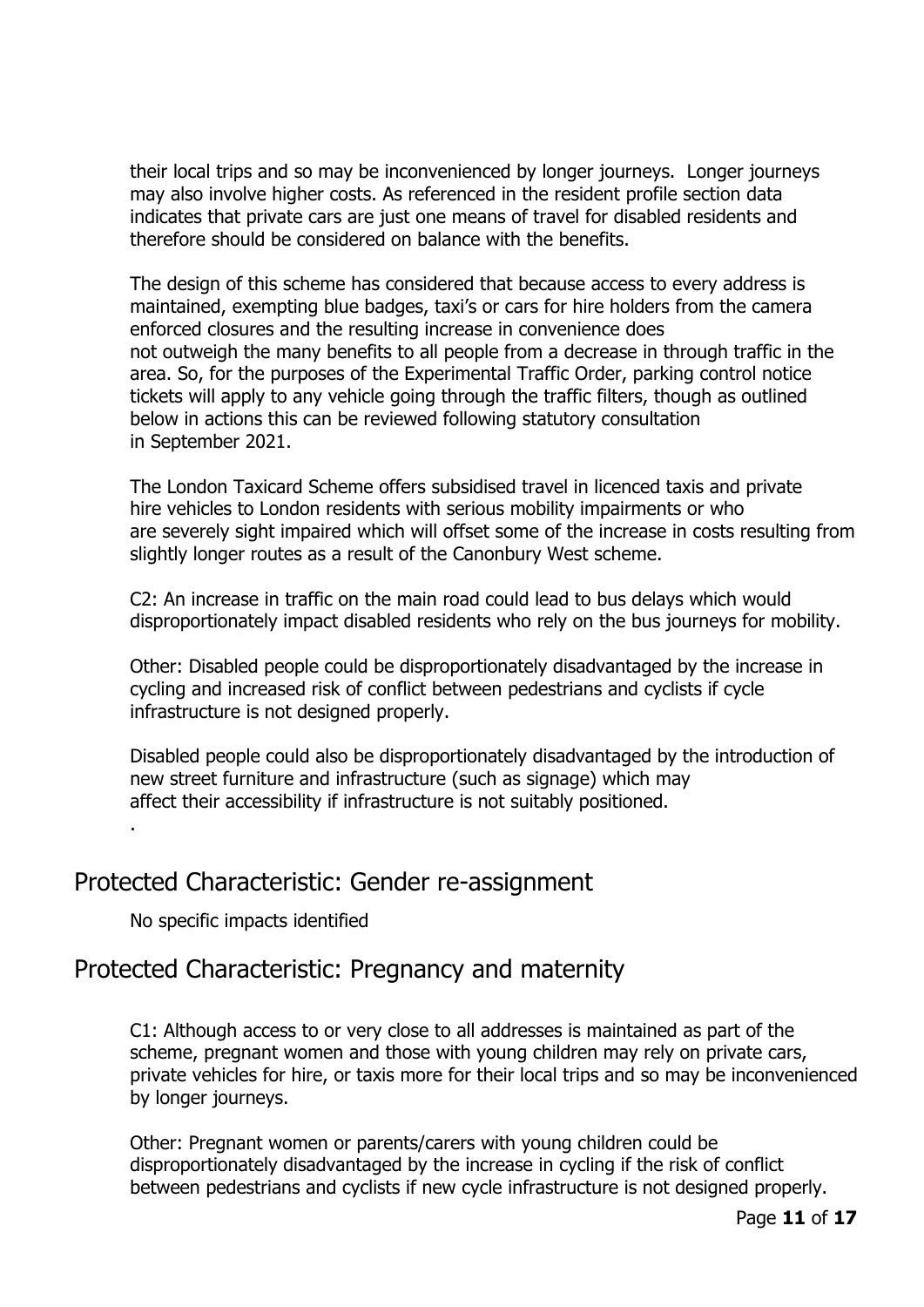#### Protected Characteristic: Race

No specific impacts identified

## Protected Characteristic: Religion or belief

No specific impacts identified

#### Protected Characteristic: Sex

No specific impacts identified

#### Protected Characteristic: Sexual orientation

No specific impacts identified

#### Protected Characteristic: Socio-economic status

C2: Lower income households are more likely to use buses, which could be impacted by the displacement of traffic to main roads. Should any traffic displacement occur, it could have a disproportionally negative impact on more deprived communities, with consequences in terms of congestion, severance and air quality.

Other: Purchasing and maintaining a bicycle can be prohibitively expensive, meaning people with less disposable income may be less able to own a bike than those with more disposable income. This in turn would mean they wouldn't have equal access to the new cycle infrastructure.

# 4.Safeguarding and Human Rights impacts

#### a. Safeguarding risks and Human Rights breaches

Please describe any safeguarding risks for children or vulnerable adults AND any potential human rights breaches that may occur as a result of the proposal? Please refer to section 4.8 of the guidance for more information.

No safeguarding risks for children or vulnerable adults, or human rights breaches, have been identified as likely resulting from the Canonbury West Scheme.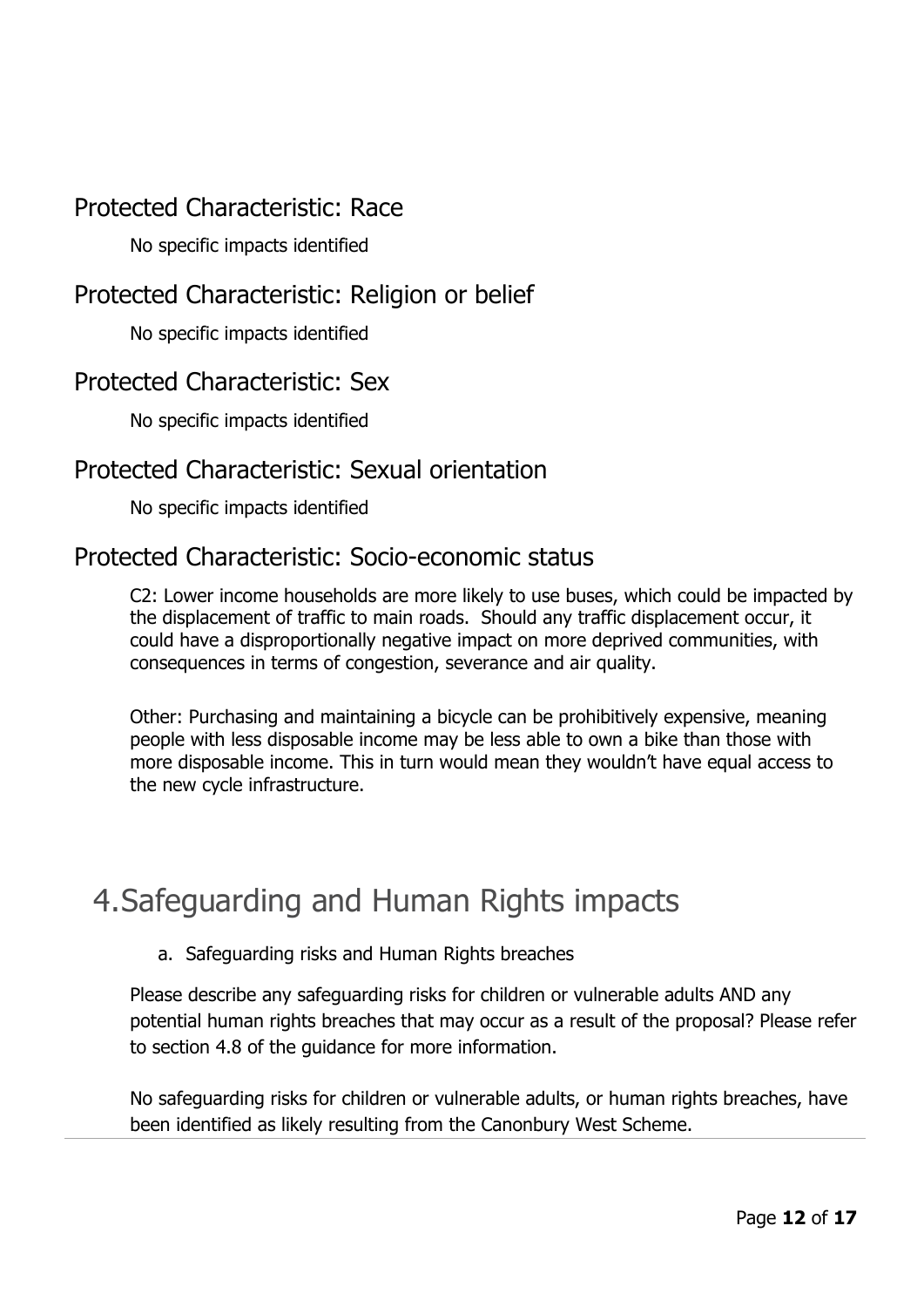The council has considered the provisions of the Human Rights Act for potential breaches that may occur as a result of the proposal and consider that two articles are relevant:

- Article 1 of the First Protocol the protection of property; and
- Article 8 of the First Protocol the right to respect private and family life.

In relation to Article 1, some residents may no longer be able to use the most direct access to their homes. However, if the scheme is implemented, alternative access will be in place. Further, the right under Article 1 is qualified rather than absolute as it permits the deprivation of an individual's possessions or rights where it is in the public interest. The council considers the proposal to be in the public interest.

In relation to Article 8, right to respect for private and family life has a broad interpretation and extends to being in a public place if there is a reasonable expectation of privacy there. This right can be interfered with where lawful, necessary and proportionate to protect a number of other concerns including public safety and health. It is not considered that the implementation of the Canonbury West LTN will impede the rights to individuals to respect for private and family life either in public or on private land. Further, the scheme is proposed in order to reduce the number of vehicles on the road, which will enhance public safety and health.

If potential safeguarding and human rights risks are identified, then please contact equalities@islington.gov.uk to discuss further.

## 5. Action

How will you respond to the impacts that you have identified in sections 3 and 4, or address any gaps in data or information?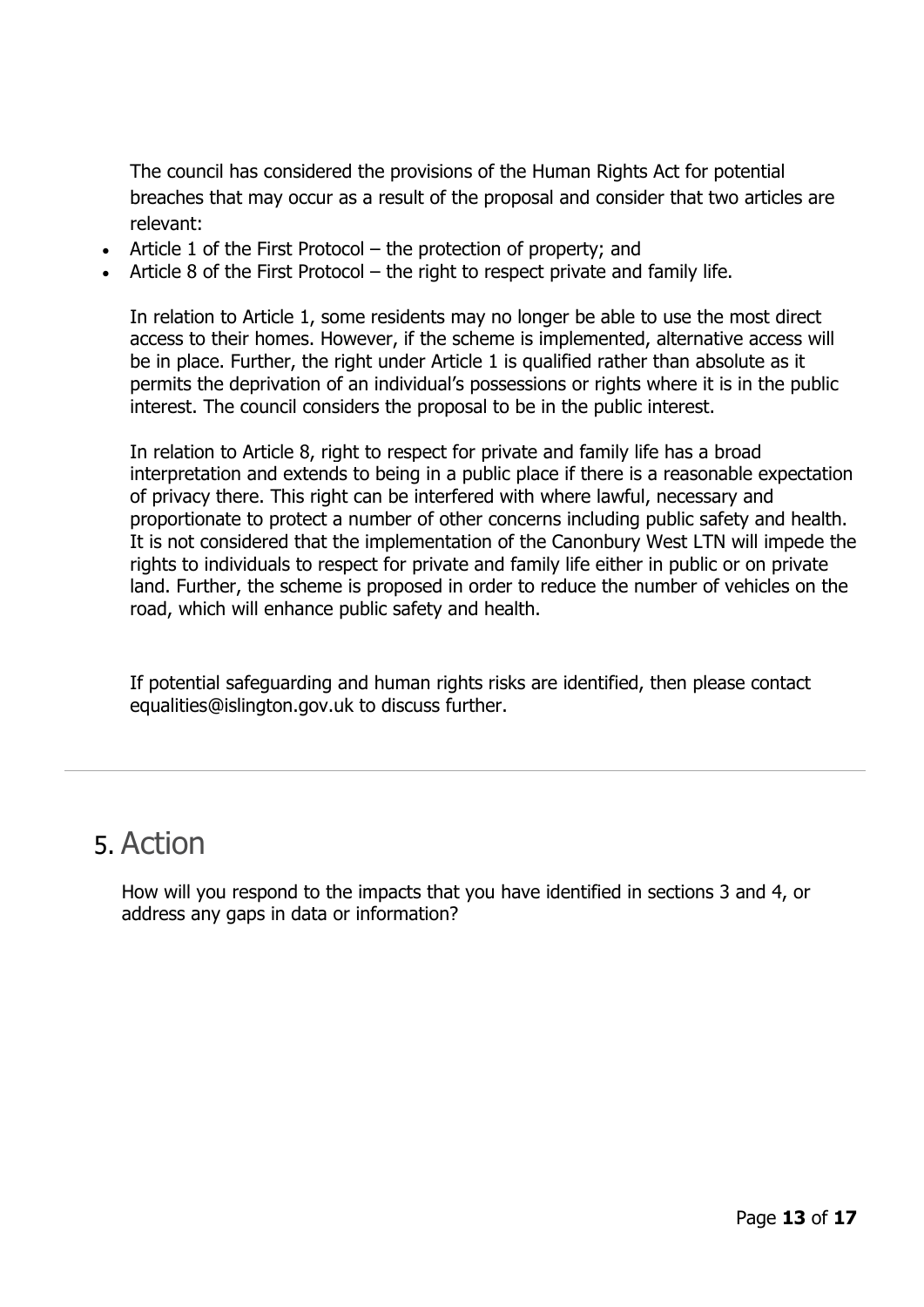| Negative Impact                                                                                                                                                                                                                               | Action                                                                                                                                                                                                                                                                                                                                                                                                                                                                                                                                                                                                                                                                                                                                                                                                                                                                                                                                                                                                     | Responsible<br>person or<br>team | <b>Deadline</b>                                                                                                                                          |
|-----------------------------------------------------------------------------------------------------------------------------------------------------------------------------------------------------------------------------------------------|------------------------------------------------------------------------------------------------------------------------------------------------------------------------------------------------------------------------------------------------------------------------------------------------------------------------------------------------------------------------------------------------------------------------------------------------------------------------------------------------------------------------------------------------------------------------------------------------------------------------------------------------------------------------------------------------------------------------------------------------------------------------------------------------------------------------------------------------------------------------------------------------------------------------------------------------------------------------------------------------------------|----------------------------------|----------------------------------------------------------------------------------------------------------------------------------------------------------|
| C1: More<br>inconvenient car<br>trips<br>More costly trips if<br>taxis or private hire<br>vehicles are relied on<br>for some people<br>falling into protected<br>characteristics<br>groups such as age,<br>disability and<br>parental status. | The project team will<br>undertake preconsultation engagement<br>with groups representing those with<br>specific mobility needs who may be<br>negatively impacted by the measures as<br>has been outlined above. This will help<br>the council understand impacts and<br>develop mitigation actions if considered<br>required.<br>The preconsultation engagement strategy<br>for these groups will be approved by the<br>Head of Service in consultation with the<br>Lead Member for the Environment and<br>Transport.<br>As part of the public consultation taking<br>place during September 2021, the team<br>will proactively engage with groups<br>representing those with specific mobility<br>needs in the Canonbury West LTN area to<br>ensure any inconvenience or experiences<br>are accurately recorded and considered<br>should the council decide to make the<br><b>Experimental Traffic Order</b><br>permanent. This engagement will likely<br>take the form of a focus group or<br>workshop. | Transport<br>Planning            | Pre-<br>consultation<br>engagement<br>before<br>January<br>2021<br><b>Disability</b><br>focus group<br>as part of<br>consultation<br>during June<br>2021 |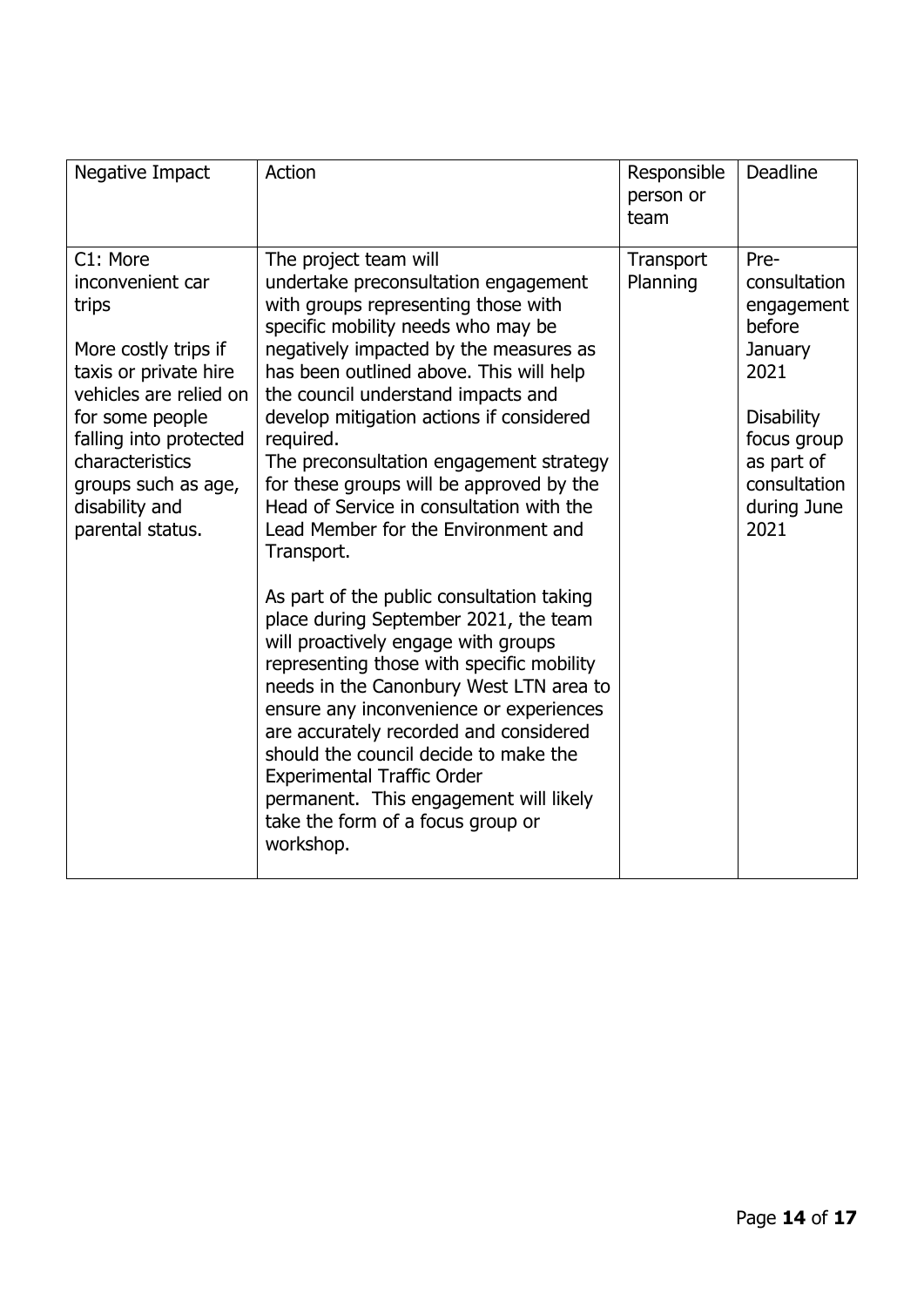| Negative Impact                                                                                                                                                                       | Action                                                                                                                                                                                                                                                                                                                                                                                                                                                                                                                                                                                                         | Responsible<br>person or<br>team                                                      | <b>Deadline</b>                                                                                                         |
|---------------------------------------------------------------------------------------------------------------------------------------------------------------------------------------|----------------------------------------------------------------------------------------------------------------------------------------------------------------------------------------------------------------------------------------------------------------------------------------------------------------------------------------------------------------------------------------------------------------------------------------------------------------------------------------------------------------------------------------------------------------------------------------------------------------|---------------------------------------------------------------------------------------|-------------------------------------------------------------------------------------------------------------------------|
| C <sub>2</sub> : Main roads<br>impact<br>Possible increase<br>of bus journey<br>times which would<br>impact on older,<br>disabled or lower<br>income residents<br>disproportionately. | A robust and comprehensive monitoring<br>strategy will be put in place to gather<br>data on the displacement impacts on<br>main roads. This data will be considered<br>carefully in deciding to transition to a<br>permanent traffic order<br>If required and informed by monitoring<br>data, the Council will work with TfL to<br>identify bus priority corridors to improve<br>bus journey times. Bus priority schemes<br>will be implemented in consultation with<br>TfL to protect bus journey times if data<br>demonstrates that there are increased<br>delays in bus journeys for a<br>sustained period. | Transport<br>Planning<br>Transport<br>for London<br><b>Traffic and</b><br>Engineering | <b>December</b><br>2021 for 18<br>month<br>monitoring<br>data.<br>December<br>2022 for<br>bus<br>mitigation<br>schemes. |
| C2: Main roads<br>impact<br>Possible increasing<br>in air pollution on<br>the main roads<br>which would impact<br>disproportionately on<br>residents living on<br>main roads          | A robust and comprehensive monitoring<br>strategy will be put in place to gather<br>data on the displacement impacts on<br>main roads including air quality data<br>where possible. This data will be<br>considered carefully in<br>deciding whether to transition to a<br>permanent traffic order.<br>Air quality schemes are being rolled out<br>in parallel, for instance the installation of<br>Electric Vehicle Charging Points, School<br>Streets and the Ultra-Low Emission Zone<br>extension will take effect in October<br>2021.                                                                      | Transport<br>Planning<br>Air quality<br>Team<br><b>Traffic and</b><br>engineering     | December<br>2021 for 18<br>month<br>monitoring<br>data.<br>Air quality<br>schemes roll<br>out is<br>ongoing             |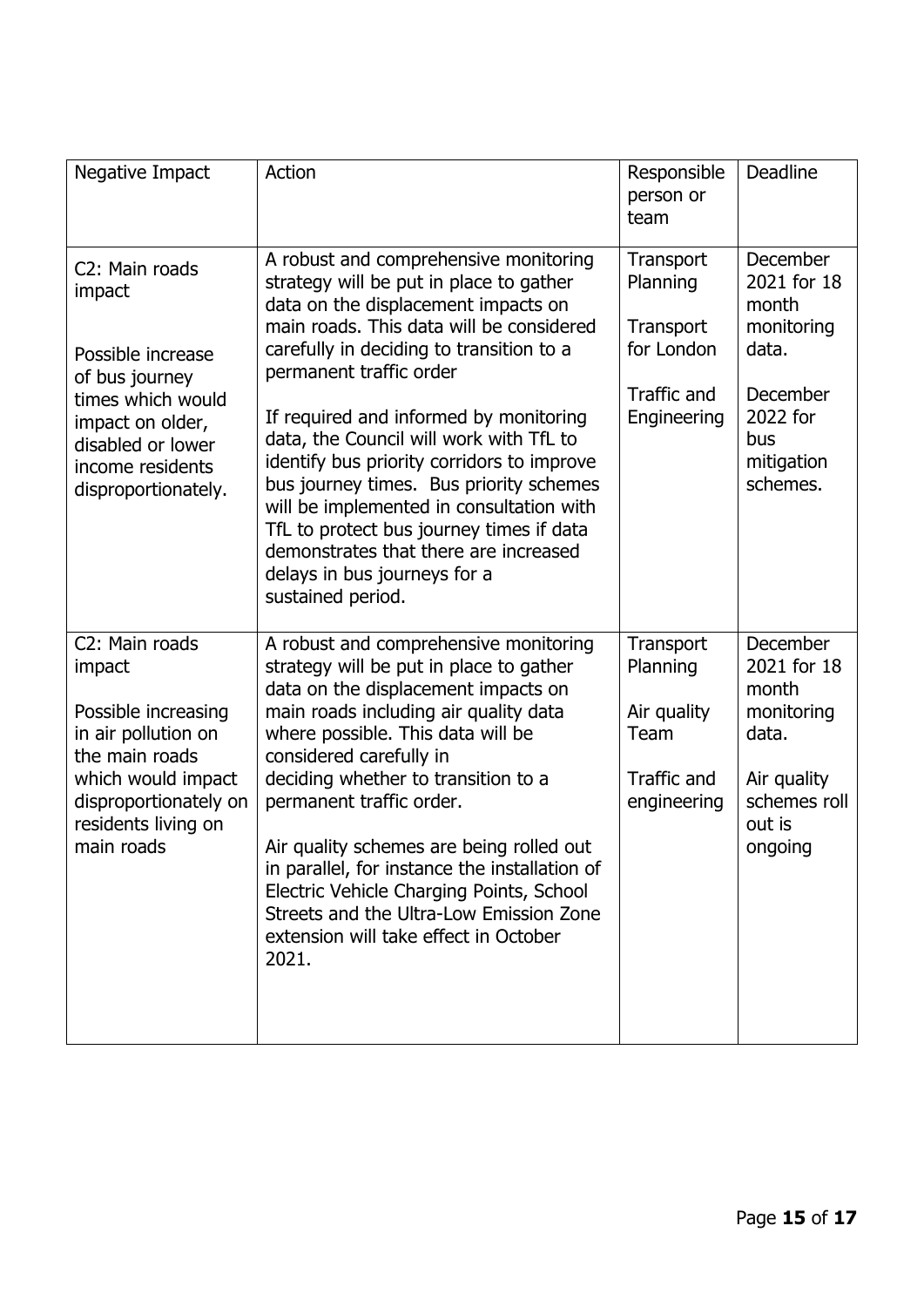| Negative Impact                                                                                                                                                                                                                                                                                                                    | Action                                                                                                                                                                                                                                                                                                                                                                                                                                                                                                                                                                                           | Responsible<br>person or<br>team               | <b>Deadline</b> |
|------------------------------------------------------------------------------------------------------------------------------------------------------------------------------------------------------------------------------------------------------------------------------------------------------------------------------------|--------------------------------------------------------------------------------------------------------------------------------------------------------------------------------------------------------------------------------------------------------------------------------------------------------------------------------------------------------------------------------------------------------------------------------------------------------------------------------------------------------------------------------------------------------------------------------------------------|------------------------------------------------|-----------------|
| Other:<br>Older and young<br>people could be<br>disproportionately<br>disadvantaged by<br>the increase in<br>cycling and<br>increased risk of<br>conflict between<br>pedestrians and<br>cyclists if cycle<br>infrastructure is not<br>designed properly.                                                                           | Potential conflict to be designed out, and<br>a focus on legibility, all designs<br>for Canonbury West have been reviewed<br>by an Inclusive Design Officer.<br>The engagement with disabled groups<br>outlined will also identify if there are<br>outstanding issues with regards to risks<br>of conflict between pedestrians and<br>cyclists.<br>All cycle infrastructure should<br>be designed for residents from all walks<br>of life, so that cycling is an accessible<br>option regardless of age, disability or<br>types of cycles used.                                                  | Transport<br>Planning,<br>Traffic &<br>Parking | June 2021       |
| Other:<br>Purchasing and<br>maintaining a cycle<br>can be prohibitively<br>expensive, meaning<br>people with less<br>disposable income<br>may be less able to<br>own a cycle than<br>those with more<br>disposable income.<br>This in turn would<br>mean they wouldn't<br>have equal access to<br>the new cycle<br>infrastructure. | The Council has a programme to help<br>with the affordability of maintaining and<br>securely storing cycles and although cycle<br>hire does provide some affordable access<br>to cycling, the pricing mechanism favours<br>those who can afford greater one-off<br>payments for passes, for<br>example. Islington's 'Try before you bike'<br>scheme helps people purchase a new<br>bicycle with monthly payments (£20 for<br>adult bike, £10 for children), with the<br>option of returning the bicycle and<br>stopping payments if they choose to,<br>or owning the bicycle after full payment. | Traffic and<br>engineering                     | On going        |